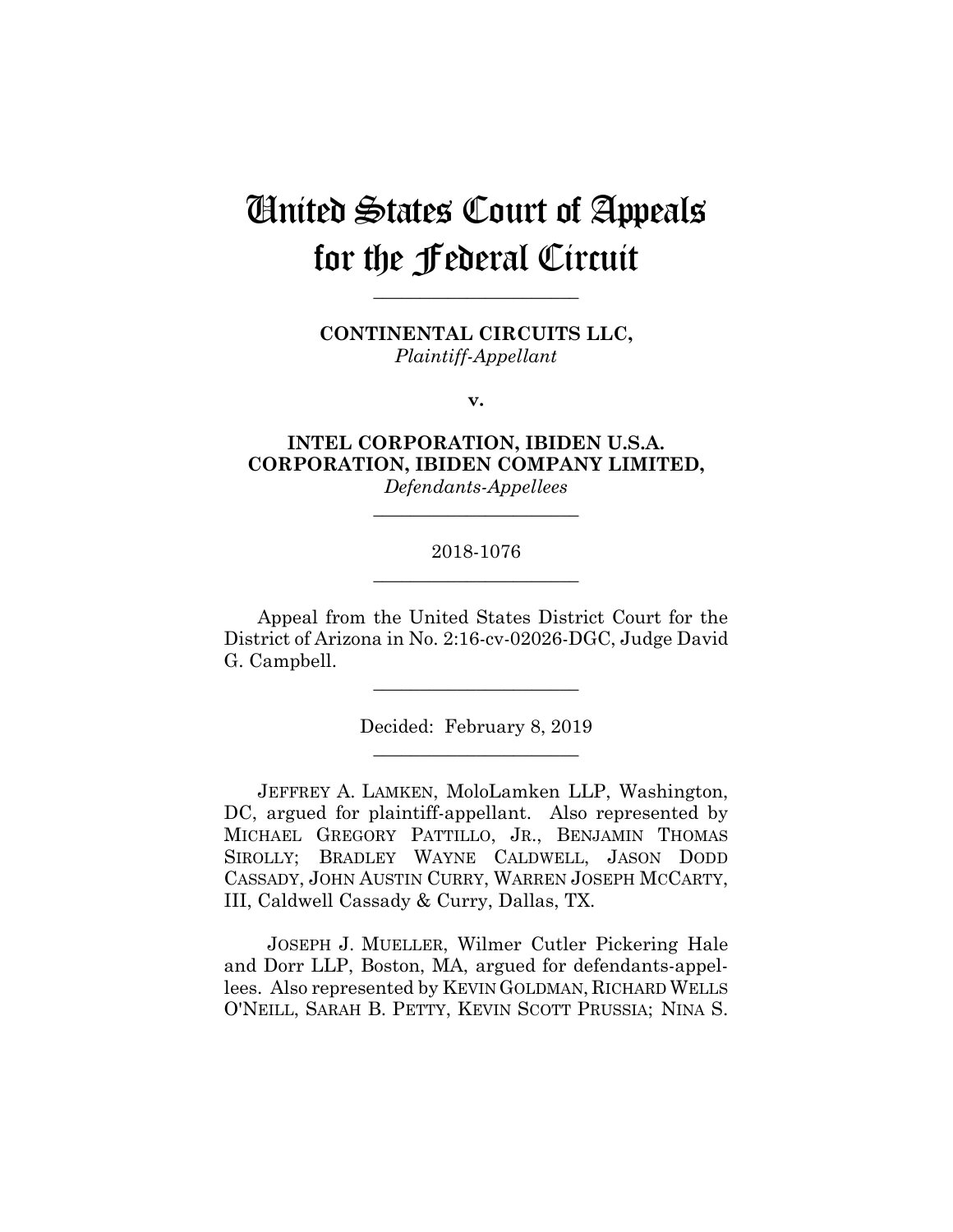TALLON, Washington, DC. Defendant-appellee Intel Corporation also represented by MATTHEW JOHN HULT, Intel Corporation, Santa Clara, CA.

 $\mathcal{L}_\text{max}$  and  $\mathcal{L}_\text{max}$  and  $\mathcal{L}_\text{max}$  and  $\mathcal{L}_\text{max}$ 

Before LOURIE, LINN, and TARANTO, *Circuit Judges.*

### LOURIE, *Circuit Judge.*

Continental Circuits LLC appeals from the judgment of the United States District Court for the District of Arizona of noninfringement of the asserted claims of U.S. Patents 7,501,582 ("the '582 patent"); 8,278,560 ("the '560 patent"); 8,581,105 ("the '105 patent"); and 9,374,912 ("the '912 patent"). *See* Final Judgment, *Cont'l Circuits LLC v. Intel Corp.*, No. 16-2026 (D. Ariz. Sept. 12, 2017), ECF No. 273. The parties stipulated to a judgment of noninfringement, *see* Stipulation & Joint Motion, *Cont'l Circuits LLC v. Intel Corp.*, No. 16-2026 (D. Ariz. Sept. 7, 2017), ECF No. 266, based on the district court's claim construction of certain claim terms, *see Cont'l Circuits LLC v. Intel Corp.*, No. 16-2026, 2017 WL 3478659 (D. Ariz. Aug. 9, 2017) ("*Claim Construction Order*"). Because we conclude that the district court erred in its claim construction, we vacate the judgment of noninfringement and remand for further proceedings.

#### **BACKGROUND**

Continental owns the '582, '560, '105, and '912 patents, which are directed to a "multilayer electrical device... having a tooth structure" and methods for making the same. *See, e.g.*, '582 patent Abstract. The four patents at issue, which have since expired, are continuations of one another and thus share substantially the same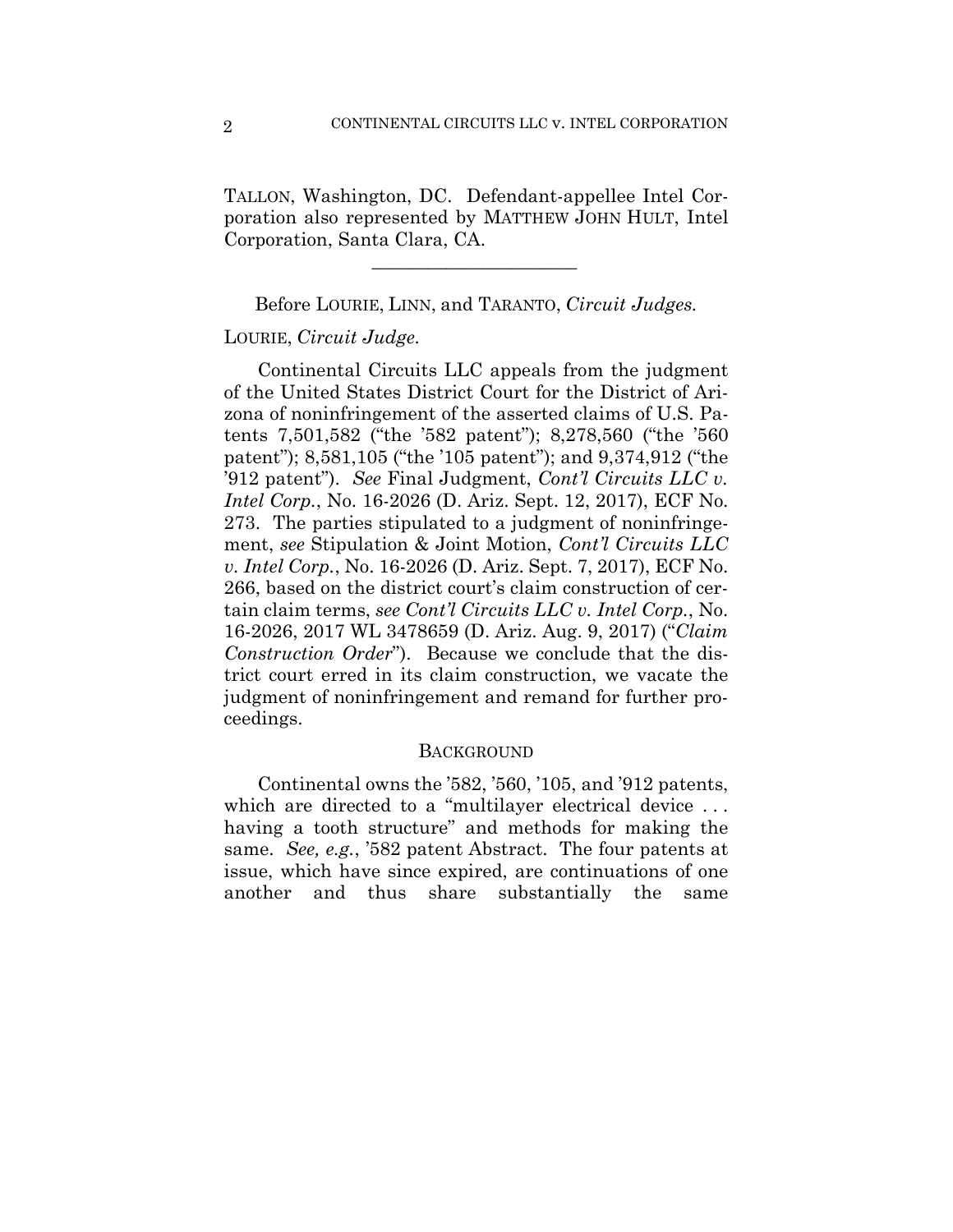specification.1 According to the patents, multilayer electric devices "suffer from delamination, blistering, and other reliability problems," especially when "subjected to thermal stress." *Id.* col. 1 ll. 30–32. The inventions of the patents purport to solve this problem by "forming a unique surface structure . . . comprised of teeth that are preferably angled or hooked like fangs or canine teeth to enable one layer to mechanically grip a second layer." *Id.* col. 1 ll. 52–57. The specification further explains that the increased surface area of the teeth improves the adhesion of the layers to one another. *See id.* col 1 l. 58–col. 2 l. 6.

The patents additionally "theorize[] . . . that the best methods for producing the teeth [are] to use non-homogenous materials and/or techniques . . . such that slowed and/or repeated etching will form teeth instead of a uniform etch." *Id.* col. 2 ll. 24–29. The specification then explains that "[o]ne technique for forming the teeth is . . . the swell and etch or desmear process, except that contrary to all known teachings in the prior art . . . a 'double desmear process' is utilized." *Id.* col. 5 ll. 40–44. It continues by explaining that "the peel strength produced in accordance with the present invention is greater than the peal [sic] strength produced by the desmear process of the prior art, i.e., a single pass desmear process." *Id.* col. 7 ll. 3–6. The specification then discloses that "[i]n stark contrast with the etch and swell process of the known prior art . . . a second pass through the process . . . is used" because it "make[s] use of [the] non-homogenaities [sic] in bringing about a formation of the teeth." *Id.* col. 9 ll. 1–5.

Continental sued Intel Corp.; its supplier, Ibiden U.S.A. Corp.; and Ibiden U.S.A. Corp.'s parent company, Ibiden Co. Ltd. (collectively, "Intel"), for patent

1

<sup>&</sup>lt;sup>1</sup> In this opinion, citations are only to the '582 patent' specification because the specifications of the four patents are substantially identical.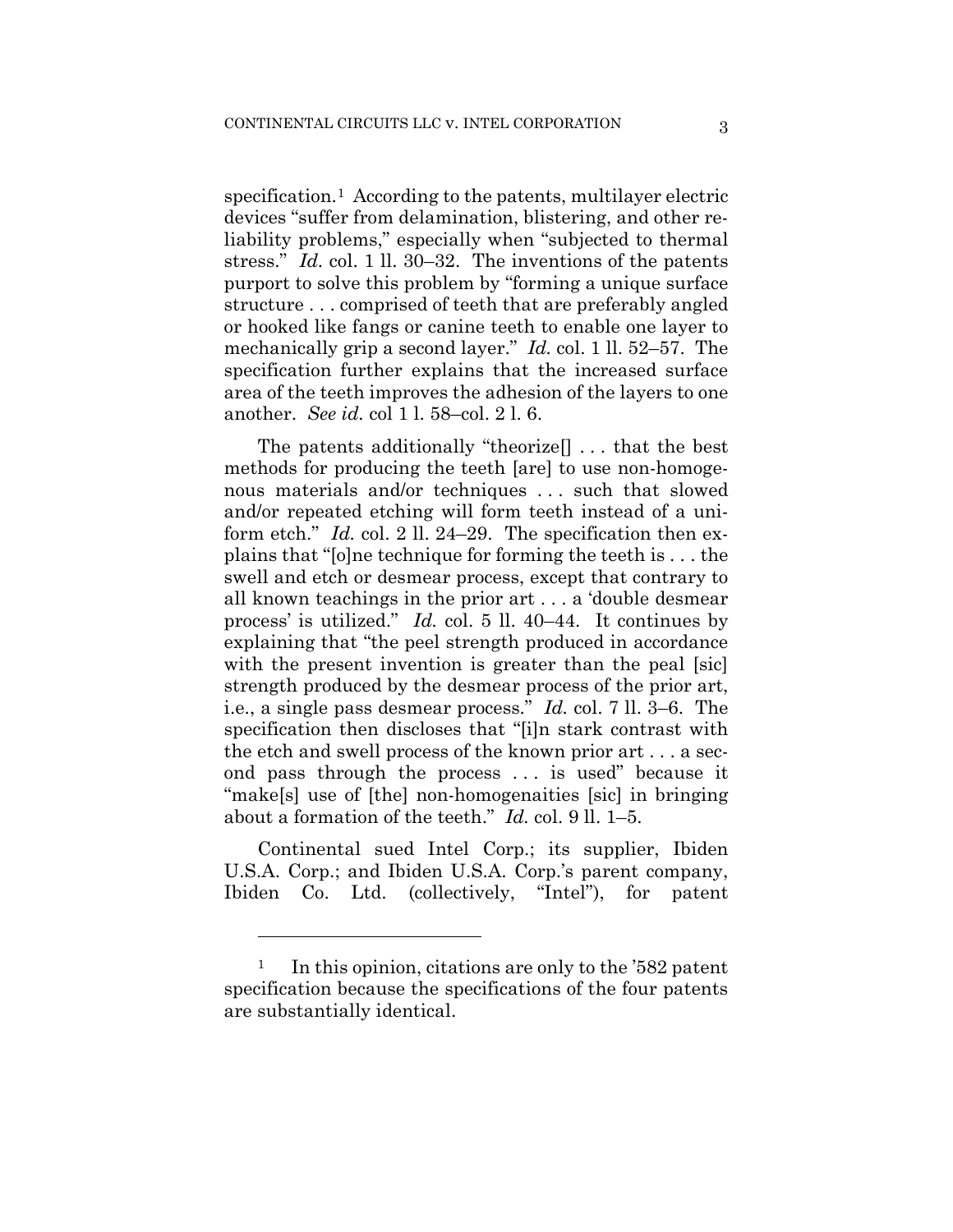infringement in the District of Arizona. Continental asserted claims 85, 87, 89, 92, 94, 95, 100, 109, 114, and 122 of the '582 patent; claims 14 and 19 of the '560 patent; claims 13, 53, 71, 80, 82, 86, 88, 91, 95, 97, 101, and 103 of the '105 patent; and claims 2, 3, 18–20, and 26–28 of the '912 patent. All of the asserted claims include claim limitations regarding the "surface," "removal," or "etching" of "a dielectric material" or "epoxy," which the district court construed together as the "Category 1 Terms," and their construction depends on resolving whether they should be limited to a repeated desmear process. *See Claim Construction Order*, 2017 WL 3478659, at \*2; *see also* J.A. 1879–89.2

Claim 100 of the '582 patent is illustrative of a claim that includes a "surface" claim term and reads as follows:

100. An electrical device including:

a conductive layer built up so as to fill undercuttings with respect to a *surface of a dielectric material* so as to form teeth in cavities, a plurality of the undercuttings being obtuse to the surface, wherein

The "etching" claim terms are "etching [of] the epoxy" and "etching [of] the dielectric material."

The district court construed all of these claim terms together.

<u>.</u>

The Category 1 Terms include "surface," "removal," and "etching" related claim terms:

<sup>•</sup> The "surface" claim terms are "surface of a dielectric material," "surface of a layer of a dielectric material," and "a dielectric material comprising a surface."

<sup>•</sup> The "removal" claim terms are "removal of a portion of the dielectric material," and "removal of some of the dielectric material."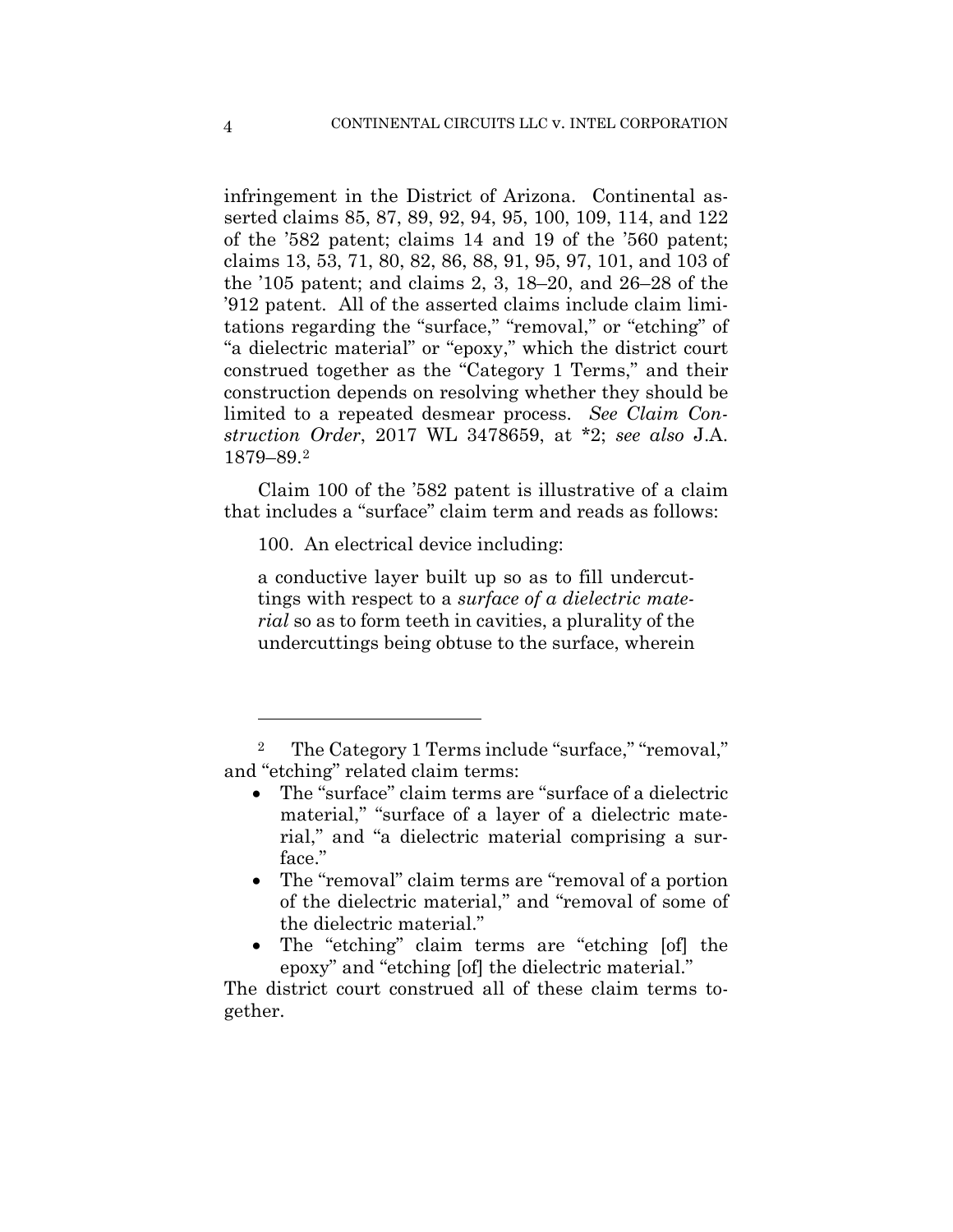the conductive layer is a portion of circuitry of an electrical device, and a plurality of the teeth are within the range of 1 tenth of a mil deep to  $1.75$ tenths of a mil deep, and

wherein at least one of the cavities includes an upgrade slope with respect to the *surface of the dielectric material*, and one of the teeth engages a portion of the dielectric material at the slope.

'582 patent col. 18 ll. 48–59 (emphases added).

Claim 114 of the '582 patent is representative of a claim that includes a "removal" claim term and reads as follows:

114. An electrical device including:

a dielectric material having a surface remaining from *removal of a portion of the dielectric material*; and

means for mechanically gripping a conductive layer to the surface of the dielectric material so that the conductive layer is burrowed in and under the top surface of the dielectric material, wherein the conductive layer forms a portion of circuitry of an electrical device, wherein the means for mechanically gripping is comprised of teeth, and a plurality of the teeth are within the range of 1 tenth of a mil deep to 1.75 tenths of a mil deep, and

wherein at least one of the cavities includes an upgrade slope with respect to the surface of the dielectric material, and one of the teeth engages a portion of the dielectric material at the slope.

*Id.* col. 20 ll. 30–44 (emphasis added).

Claim 14 of the '560 patent is representative of a claim that includes an "etching" claim term and reads as follows:

14. An article of manufacture, the article comprising: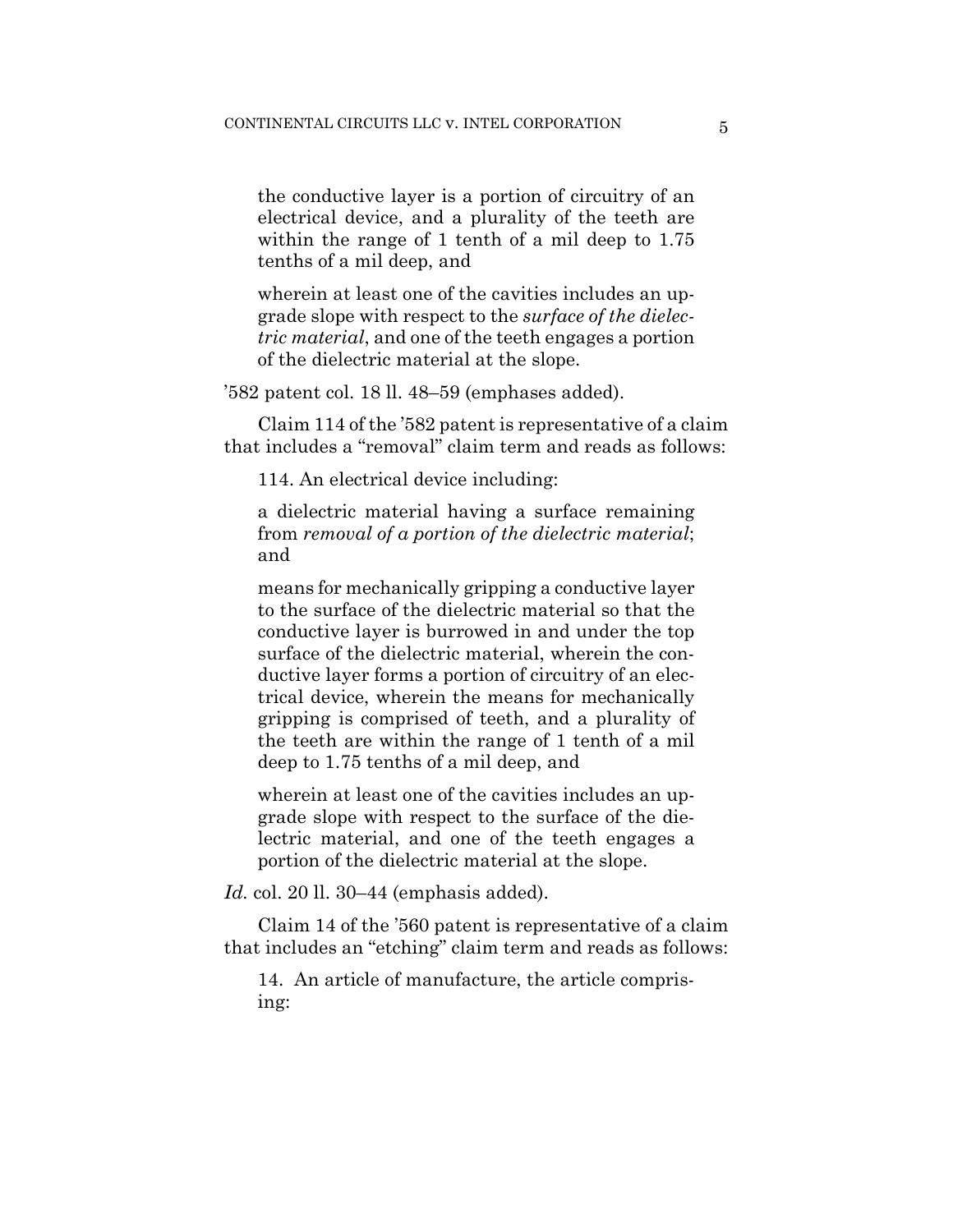an epoxy dielectric material delivered with solid content sufficient that *etching the epoxy* forms a non-uniformly roughened surface comprising cavities located in and underneath a surface of the dielectric material, and sufficient that the *etching of the epoxy* uses non-homogeneity with the solid content to bring about formation of the non-uniformly roughened surface with at least some of the cavities having a first cross-sectional distance proximate the initial surface and a substantially greater cross-sectional distance distant from the initial surface, and

a conductive material, whereby the *etching of the epoxy* forms the cavities, and a portion of the conductive material in the cavities thereby forming teeth in the cavities, wherein the etching of the non-homogeneous composition forms the cavities, and wherein the conductive material forms a portion of circuitry of an electrical device.

'560 patent col. 10 ll. 7–25 (emphases added).

Aside from the "device" and "article of manufacture" claims recited above, the asserted claims also include process and product-by-process claims. Claims 2 and 18 of the '912 patent are illustrative and read as follows:

2. A process of making an article of manufacture, the process comprising:

implementing a circuit design for an electrical device by coupling a dielectric material delivered with solid content, the dielectric material and the solid content being non-homogeneous materials, sufficient that etching the dielectric material forms a non-uniformly roughened surface comprising cavities located in, and underneath a surface of, the dielectric material, and sufficient that the etching of the dielectric material uses non-homogeneity with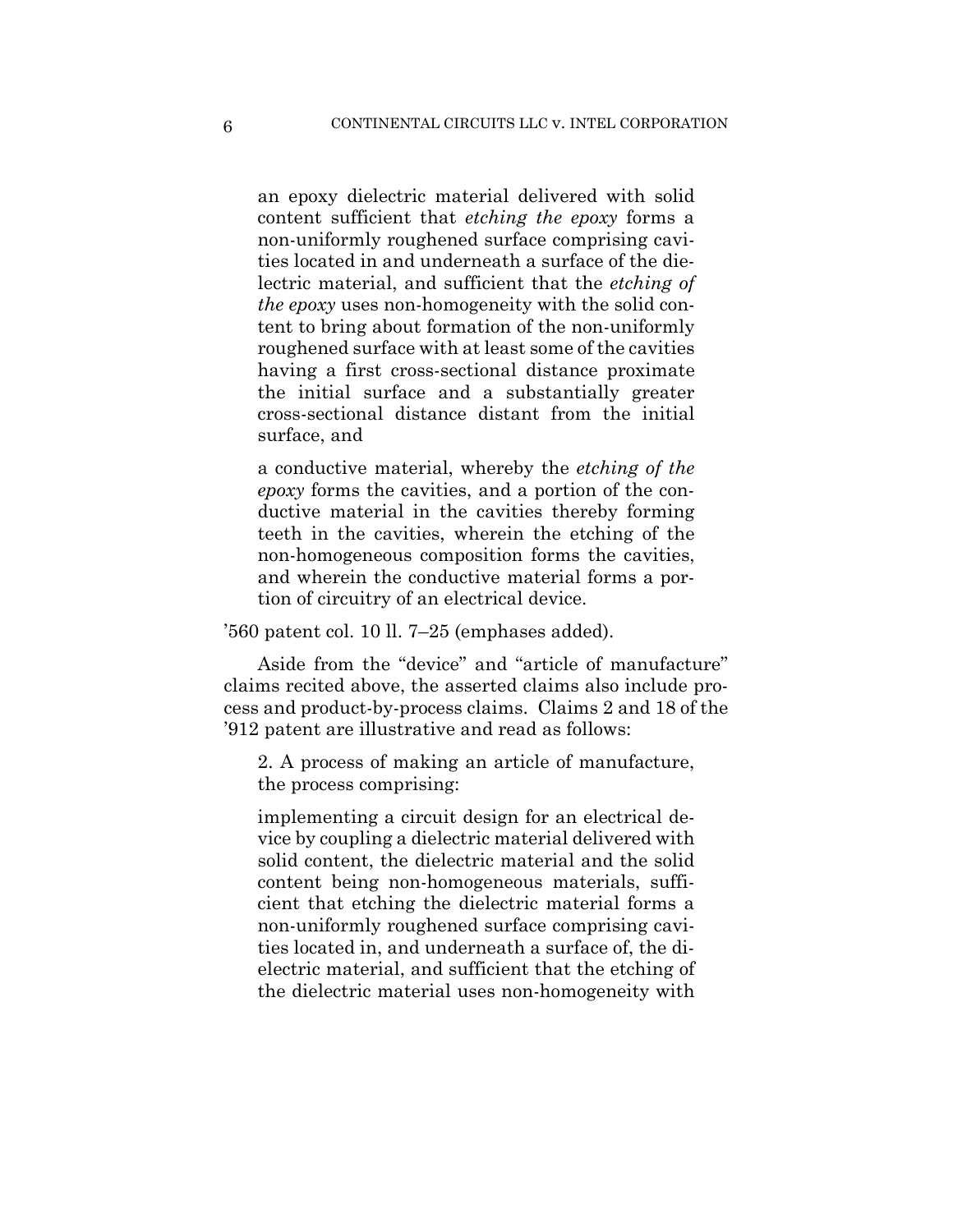the solid content in bringing about formation of the non-uniformly roughened surface with at least some of the cavities having a first cross-sectional distance proximate the surface and a greater crosssectional distance distant from the surface, with

a conductive material, whereby the etching of the dielectric material forms the cavities, and a portion of the conductive material in the cavities thereby forming teeth in the cavities, wherein the etching of the non-homogeneous composition forms the cavities, in circuitry of the electrical device.

. . . .

18. A product produced by the process of claim 2.

'912 patent col. 9 l. 58–col. 10 l. 11, col. 11 l. 14.

The district court construed the Category 1 Terms to require that the "surface," "removal," or "etching" of the dielectric material be "*produced by a repeated desmear process*." *See Claim Construction Order*, 2017 WL 3478659, at \*2–3 (emphasis added). The district court concluded that Intel had "met the exacting standard required" to read a limitation into the claims. *Id.* at \*3. Specifically, the district court found that the specification not only "repeatedly distinguishe[d] the process covered by the patent from the prior art and its use of a 'single desmear process,'" *id.* at \*4, but also characterized "the present invention" as using a repeated desmear process, *see id.* at \*5.

Additionally, the district court found that the prosecution history corroborated its construction. The examiner made indefiniteness and written description rejections during the prosecution of the '560 patent of the claim limitation "etching of the epoxy uses non-homogeneity with the solid content," which is used to bring about formation of the non-uniformly roughened surface of the angular toothshaped cavities. *See* J.A. 2122–23. In response to the office action, Continental submitted an expert declaration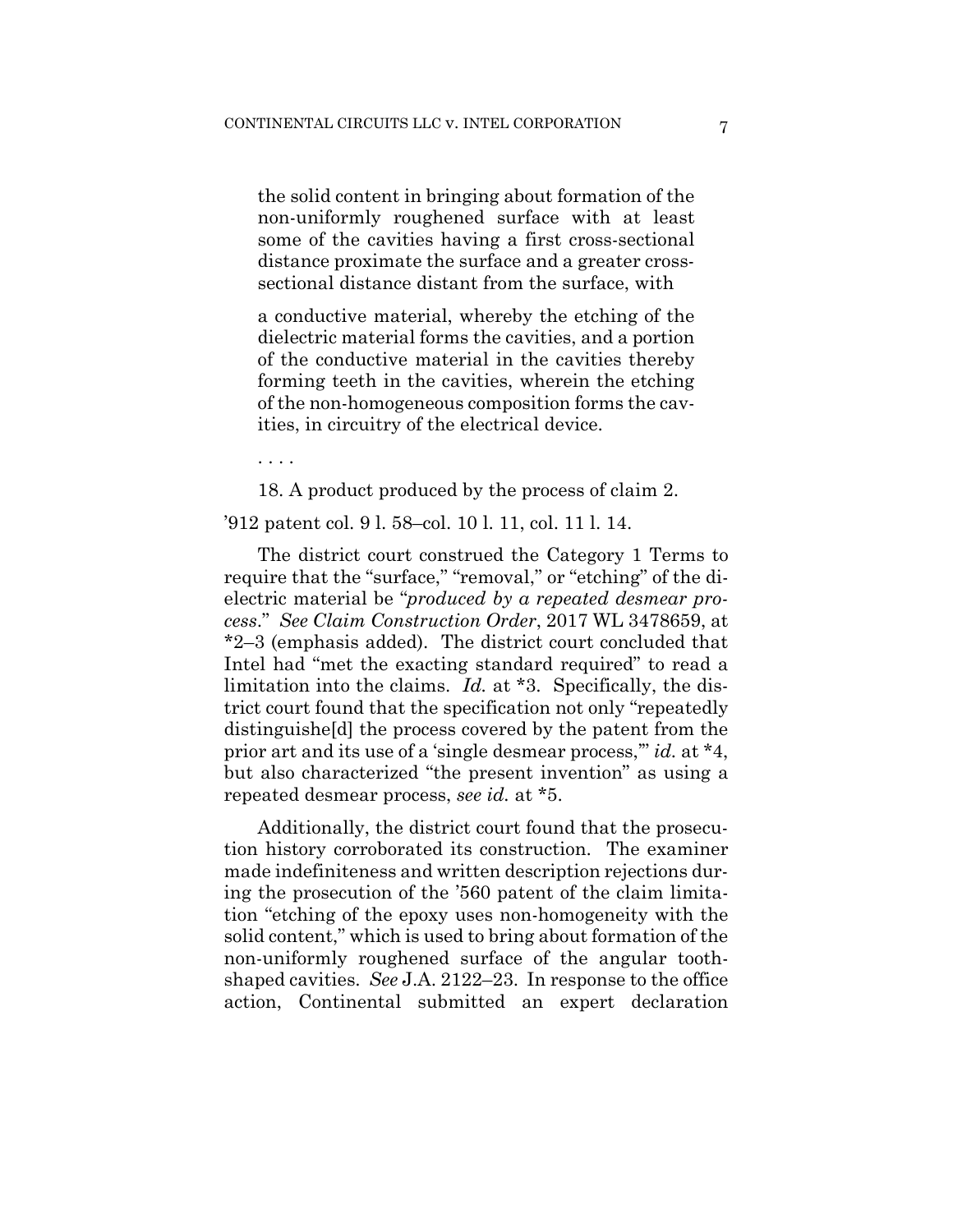explaining that the "etching" process disclosed in the specification uses "this known Probelec XB[ ]7081 resin" and "two separate swell and etch steps" as "a technique which forms the teeth." J.A. 2074; *see also* J.A. 2068–69. The district court found that the expert declaration "clearly describe[d] the patented method as involving two etching processes." *Claim Construction Order*, 2017 WL 3478659, at \*6. Moreover, the district court observed that extrinsic documents produced by the inventors state the use of a "two pass desmear cycle" and that "we use a double pass desmear to achieve the tooth structure." *Id.* (quoting J.A. 3321, 3324). The court acknowledged that those statements were "not reliable enough to be dispositive," but found they "provide[d] helpful corroboration." *Id.*

Based on the court's claim construction and the fact that all of the asserted claims involve the question whether they should be limited to a repeated desmear process, the parties stipulated to noninfringement and the court entered judgment accordingly. On appeal, Continental challenges only the district court's claim construction. We have jurisdiction under 28 U.S.C. § 1295(a)(1).

#### **DISCUSSION**

Claim construction is ultimately a question of law that we review *de novo*. *Teva Pharm. USA, Inc. v. Sandoz, Inc.*, 135 S. Ct. 831, 841 (2015). Any subsidiary factual findings based on extrinsic evidence "must be reviewed for clear error on appeal." *Id.* But "when the district court reviews only evidence intrinsic to the patent (the patent claims and specifications, along with the patent's prosecution history), the judge's determination will amount solely to a determination of law," which we review *de novo*. *Id.*

Continental argues that the district court erred in construing the Category 1 Terms to require that the dielectric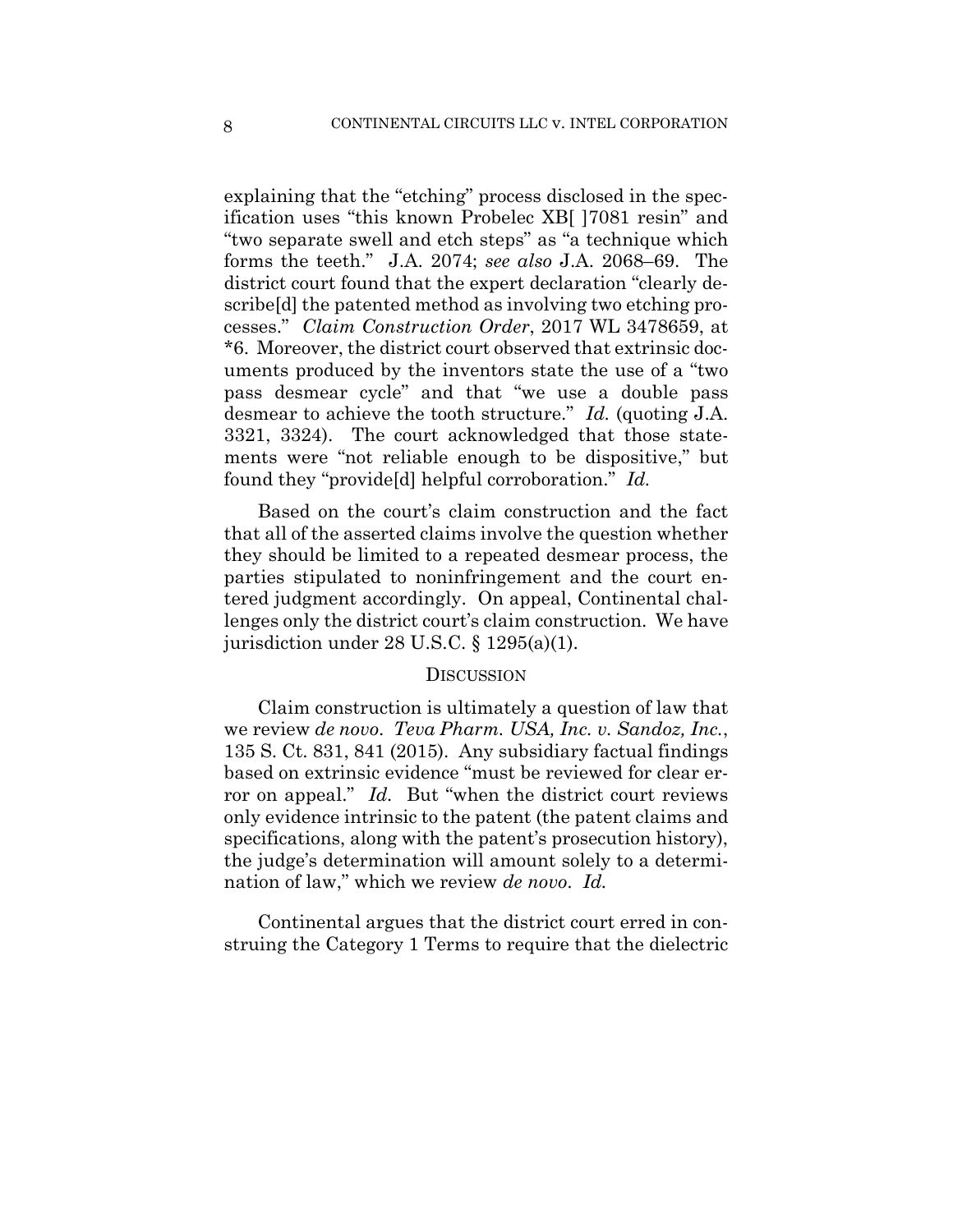material be "produced by a repeated desmear process."3 *See Claim Construction Order*, 2017 WL 3478659, at \*2–3. Continental contends that the plain language of the claims does not include a repeated desmear process. Also, according to Continental, the specification does not clearly and unmistakably limit the claims to require a repeated desmear process. Although Continental acknowledges that the preferred embodiment discusses using a repeated desmear process, Continental argues that it is not proper to limit the claims to the preferred embodiment. Continental next contends that the expert declaration cited by the district court, which applicants invoked to respond to indefiniteness and written description rejections by the examiner, does not include a clear and unmistakable disavowal for prosecution disclaimer to attach. Finally, Continental argues that the inventor documents cited by the district court merely reflect the inventors practicing the preferred embodiment and thus lend no support for the district court's construction.

Intel responds that it was proper for the district court to limit the claims to a repeated desmear process because the patentees repeatedly disparaged and disavowed the single-pass desmear process and expressly defined "the present invention" as requiring a repeated desmear

1

<sup>3</sup> We note that the specification discusses use of a "*double* desmear process" while the district court construed the claims to require a "*repeated* desmear process." *Compare generally* '582 patent, *with Claim Construction Order*, 2017 WL 3478659, at  $2-3$  (emphasis added). The parties do not argue this difference is material, and because we ultimately do not agree with the district court that the claim limitation should have been read into the claims, the difference in wording does not impact the outcome. Thus, for purposes of this opinion, we assume the terms are interchangeable.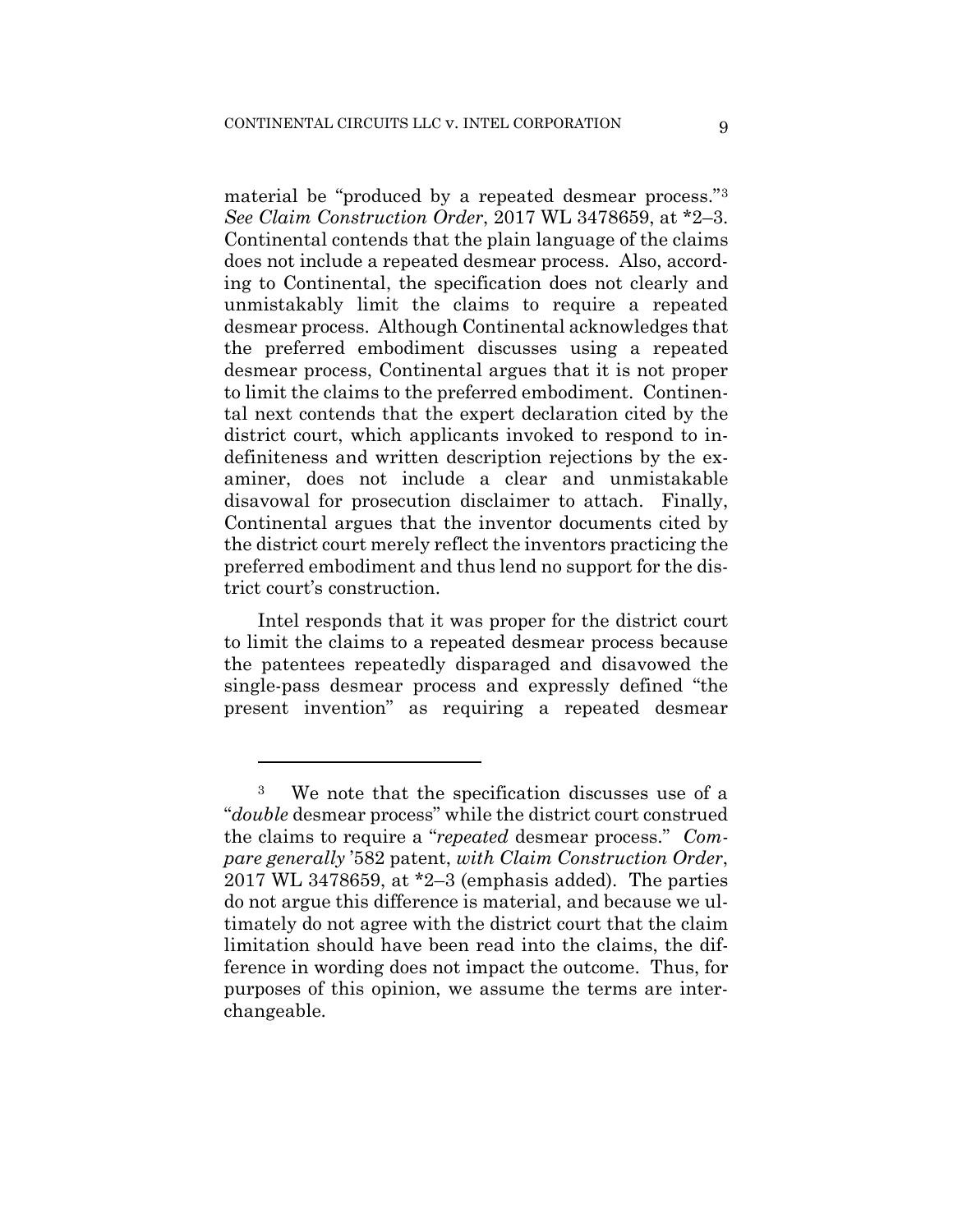process. Intel also argues that the prosecution history further supports reading in this limitation because the expert declaration submitted during prosecution reiterated that "the claimed invention is directed to surface roughening performed by 'two separate' passes of a desmear process." Appellee's Br. 29. Furthermore, Intel contends that documents authored by the inventors demonstrate an inability to obtain the desired levels of roughening using a singlepass desmear process, which confirms that their alleged invention was limited to a repeated desmear process.

We agree with Continental that the district court erred in limiting the claims to require a repeated desmear process. In construing claims, district courts give claims their ordinary and customary meaning, which is "the meaning that the term would have to a person of ordinary skill in the art in question at the time of the invention." *Phillips v. AWH Corp.*, 415 F.3d 1303, 1312–13 (Fed. Cir. 2005) (en banc). "[B]ecause patentees frequently use terms idiosyncratically, the court looks to" sources including "the words of the claims themselves, the remainder of the specification, the prosecution history, and extrinsic evidence concerning relevant scientific principles, the meaning of technical terms, and the state of the art." *Id.* at 1314 (quoting *Innova/Pure Water, Inc. v. Safari Water Filtration Sys., Inc.*, 381 F.3d 1111, 1116 (Fed. Cir. 2004)).

From this list of sources, "the claims themselves provide substantial guidance as to the meaning of particular claim terms." *Id.* However, the claims "do not stand alone." *Id.* at 1315. They are part of "a fully integrated written instrument,' consisting principally of a specification that concludes with the claims," and must therefore "be read in view of the specification." *Id.* (quoting *Markman v. Westview Instruments, Inc.*, 52 F.3d 967, 978–79 (Fed. Cir. 1995)). Accordingly, the specification "is always highly relevant to the claim construction analysis. Usually, it is dispositive; it is the single best guide to the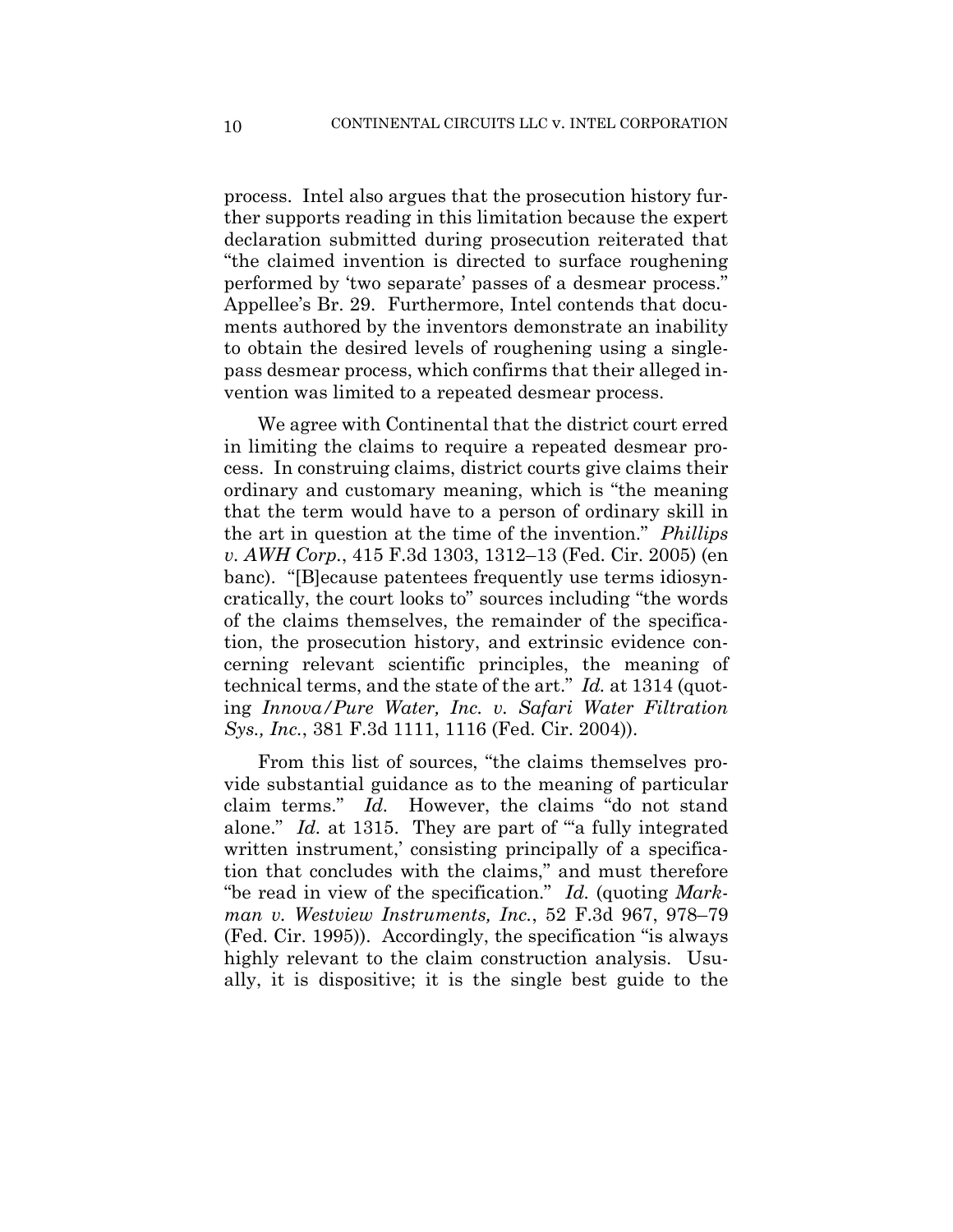meaning of a disputed term." *Id.* (quoting *Vitronics Corp. v. Conceptronic, Inc.*, 90 F.3d 1576, 1582 (Fed. Cir. 1996)).

"In addition to consulting the specification, we have held that a court 'should also consider the patent's prosecution history, if it is in evidence.'" *Id.* at 1317 (quoting *Markman*, 52 F.3d at 980). "Like the specification, the prosecution history provides evidence of how the [United States Patent and Trademark Office ("PTO")] and the inventor understood the patent." *Id.* We have cautioned, however, that "because the prosecution history represents an ongoing negotiation between the PTO and the applicant, rather than the final product of that negotiation, it often lacks the clarity of the specification and thus is less useful for claim construction purposes." *Id.*

With these principles in mind, we turn to the construction of the Category 1 Terms. Beginning with the claim language, we first note that none of the asserted claims actually recite a "repeated desmear process." *Accord Claim Construction Order*, 2017 WL 3478659, at \*2. Thus, at least based on the plain language, the claims are not limited to a repeated desmear process.

We continue our analysis by reading the claims "in view of the specification, of which they are a part." *Phillips*, 415 F.3d at 1315 (quoting *Markman*, 52 F.3d at 979). Our case law has recognized that "the specification may reveal a special definition given to a claim term by the patentee that differs from the meaning it would otherwise possess." *Id.* at 1316. When the patentee acts as its own lexicographer, that definition governs. *See id.* "To act as its own lexicographer, a patentee must 'clearly set forth a definition of the disputed claim term' other than its plain and ordinary meaning." *Thorner v. Sony Comput. Entm't Am. LLC*, 669 F.3d 1362, 1365 (Fed. Cir. 2012) (quoting *CCS Fitness, Inc. v. Brunswick Corp.*, 288 F.3d 1359, 1366 (Fed. Cir. 2002)). We have also found instances where "the specification may reveal an intentional disclaimer, or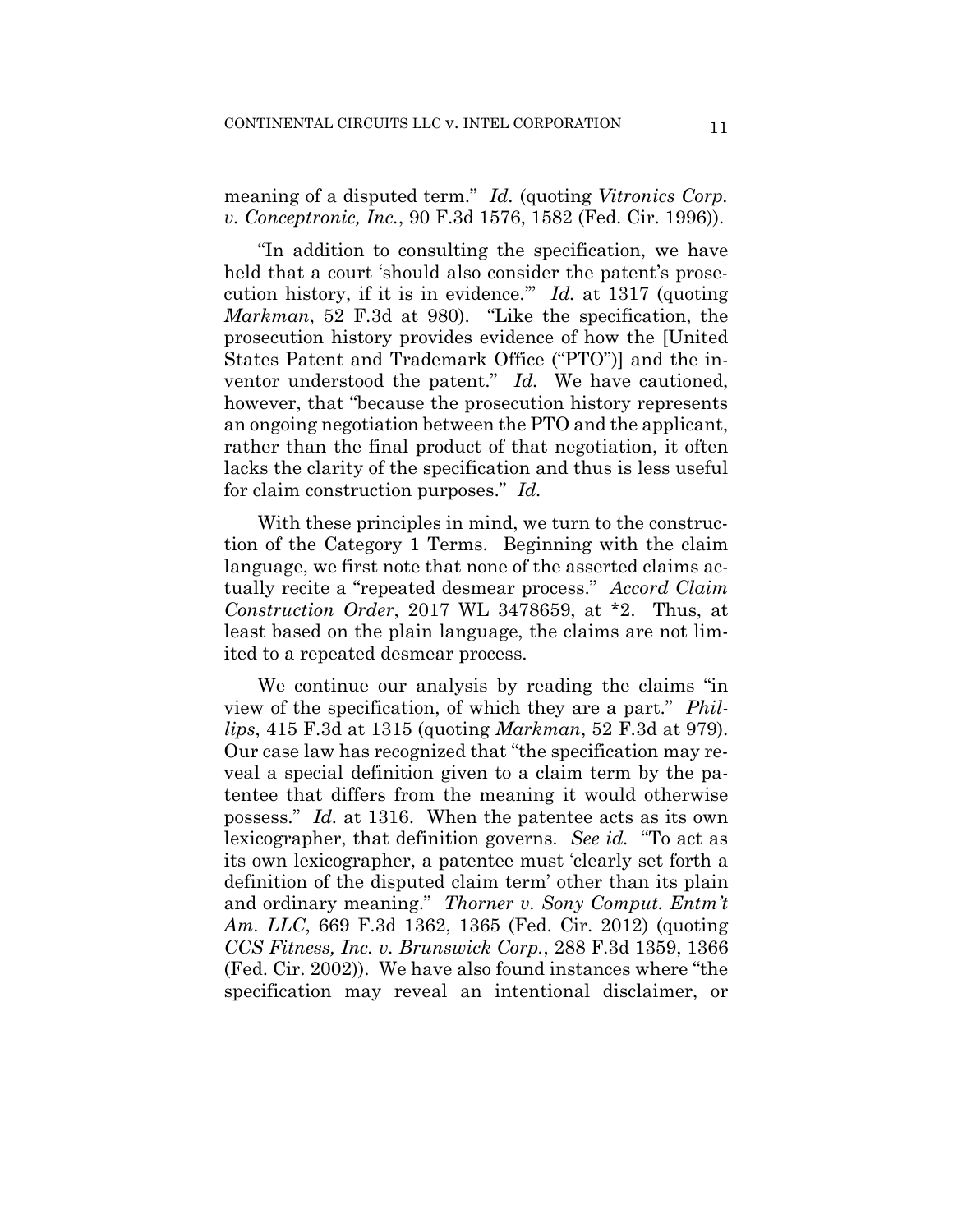disavowal, of claim scope." *Phillips*, 415 F.3d at 1316. In those situations, it is again the inventor's disavowal that is dispositive of the claim construction. *See id.* "To disavow claim scope, the specification must contain 'expressions of manifest exclusion or restriction, representing a clear disavowal of claim scope.'" *Retractable Techs., Inc. v. Becton, Dickinson & Co.*, 653 F.3d 1296, 1306 (Fed. Cir. 2011) (quoting *Epistar Corp. v. Int'l Trade Comm'n*, 566 F.3d 1321, 1335 (Fed. Cir. 2009)).

We acknowledge the difficulty in drawing the "fine line between construing the claims in light of the specification and improperly importing a limitation from the specification into the claims." *Id.* at 1305. To avoid improperly importing limitations into the claims, "it is important to keep in mind that the purposes of the specification are to teach and enable those of skill in the art to make and use the invention and to provide a best mode for doing so." *Phillips*, 415 F.3d at 1323.

Based on our review of the specification, none of the statements relied upon by the district court rises to the level of "a clear and unmistakable disclaimer." *Thorner*, 669 F.3d at 1367. The specification begins by explaining that the invention is an "electrical device" with teeth. *See* '582 patent col. 1 ll. 13–15, col. 1 l. 50–col. 2 l. 6. The specification then explains that "*[o]ne technique* for forming the teeth," which is "contrary to all known teachings in the prior art" is the double desmear process. *See id.* col. 5 ll. 40–44 (emphasis added). Additionally, the disclosures provide that "the present invention *can be carried out* by a new use" of a dielectric material called Probelec XB 7081. *See id.* col. 6 ll. 41–48 (emphasis added). And within this context, "*[f]or example*, the present invention differs from the common desmear process in that sub-steps in the desmear process are repeated as *a way* of forming the teeth." *Id.* col. 8 ll. 49–52 (emphases added). This, the patent explains, is "[i]n stark contrast with the etch and swell process of the known prior art." *Id.* col. 9 ll. 1–2. The specification also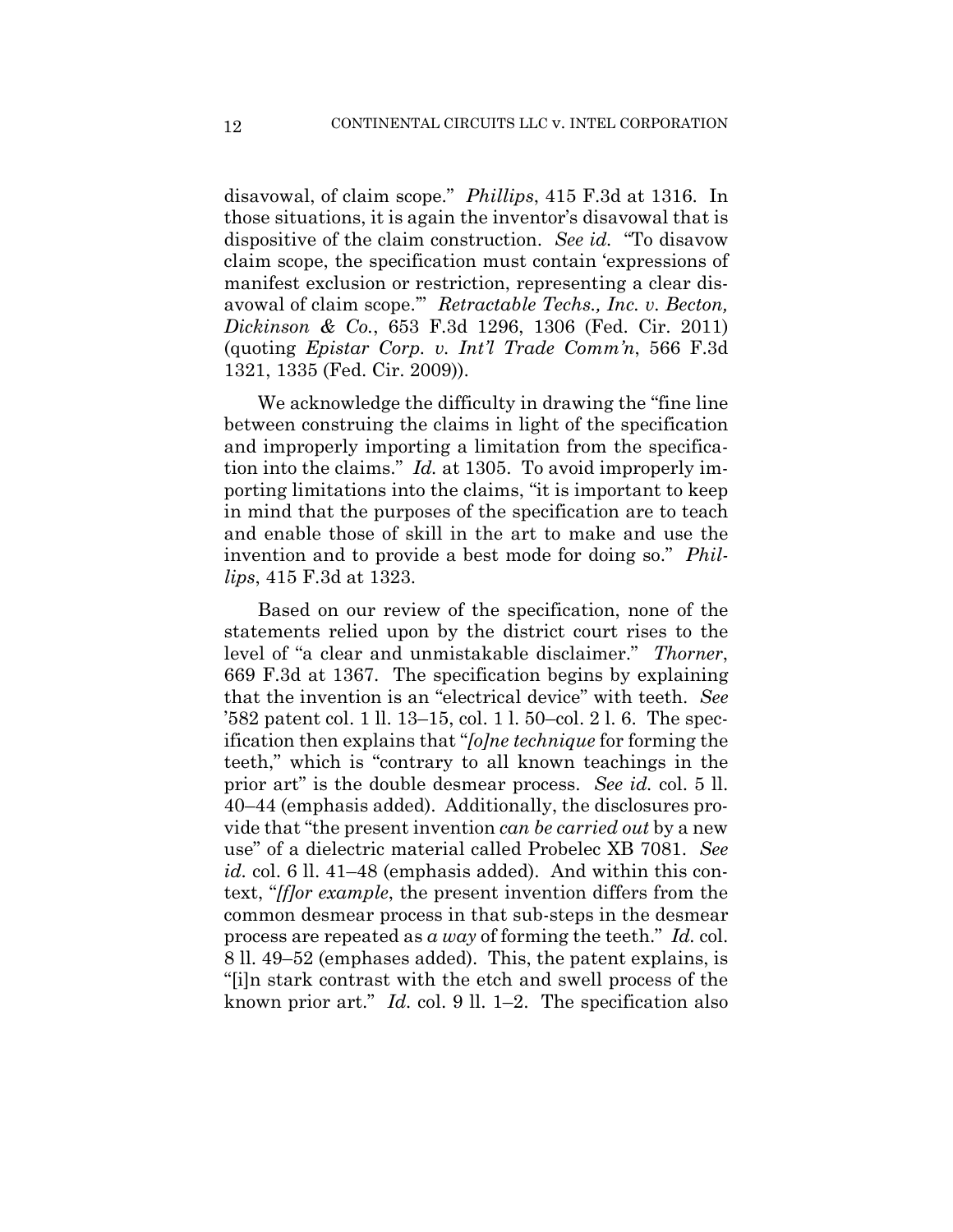notes that the peel strength produced by the new use of Probelec XB 7081 is greater than that of "the prior art, i.e., a single pass desmear process." *See id.* col. 7 ll. 3–9.

Overall, those statements simply describe how to make the claimed invention using the preferred Probelec XB 7081 in a "new" way that is different from the prior art process and are not statements clearly limiting the claimed "electrical device" to require a repeated desmear process. Heeding the warning in *Phillips* to keep in mind that a goal of the specification is to provide a best mode to make and use an invention, phrases such as "one technique," "can be carried out," and "a way" indicate that using Probelec XB 7081 is only one method for making the invention and does not automatically lead to finding a clear disavowal of claim scope. *See Phillips*, 415 F.3d at 1323. We have also "expressly rejected the contention that if a patent describes only a single embodiment, the claims of the patent must be construed as being limited to that embodiment." *Id.*; *see also Liebel-Flarsheim Co. v. Medrad, Inc.*, 358 F.3d 898, 906 (Fed. Cir. 2004) ("Even when the specification describes only a single embodiment, the claims of the patent will not be read restrictively unless the patentee has demonstrated a clear intention to limit the claim scope using 'words or expressions of manifest exclusion or restriction.'" (quoting *Teleflex, Inc. v. Ficosa N. Am. Corp.*, 299 F.3d 1313, 1327 (Fed. Cir. 2002))). Therefore, we conclude that disclosing only the Probelec XB 7081 embodiment, without more, does not result in a clear disavowal of claim scope.

Additionally, distinguishing the double desmear process as "contrary to" or "in stark contrast" with the single desmear process, which again appears within the context of disclosures of the preferred embodiment, are not clear and unmistakable limiting statements. We have held that "[m]ere criticism of a particular embodiment . . . is not sufficient to rise to the level of clear disavowal." *Thorner*, 669 F.3d at 1366. Thus, comparing and contrasting the present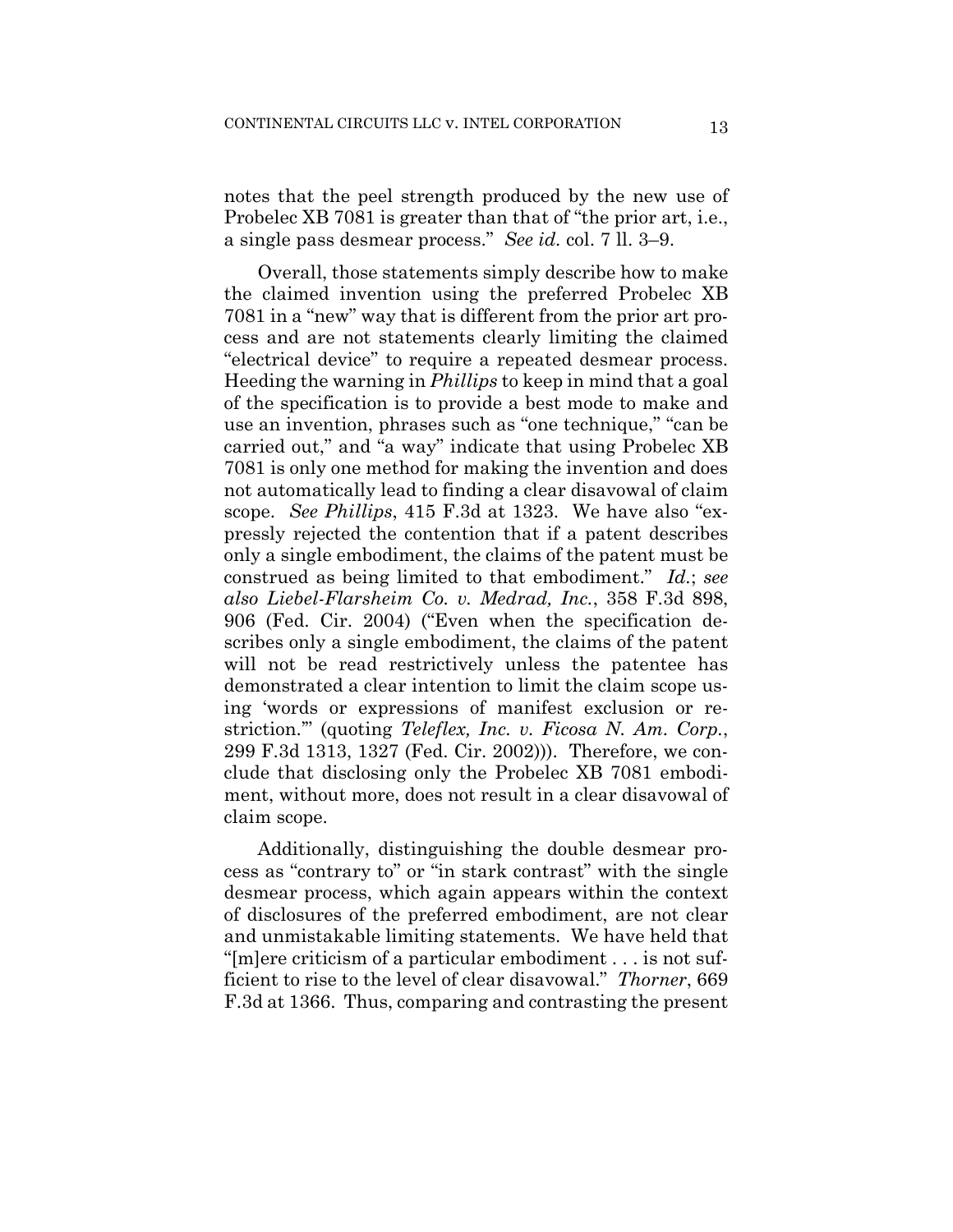technique to that of the prior art does not "rise to the level of [a] clear disavowal" of claim scope. *Id.*

Similarly, the descriptions of "the present invention," which also appear within the discussion of the preferred embodiment, are not limiting here. While descriptions "of the 'present invention' as a whole" could limit the scope of the invention, *see Verizon Servs. Corp. v. Vonage Holdings Corp.*, 503 F.3d 1295, 1308 (Fed. Cir. 2007), "use of the phrase 'present invention' or 'this invention' is not always so limiting, such as where the references . . . are not uniform, or where other portions of the intrinsic evidence do not support applying the limitation to the entire patent," *Absolute Software, Inc. v. Stealth Signal, Inc.*, 659 F.3d 1121, 1136–37 (Fed. Cir. 2011). In this case, the statements that "*the present invention* can be carried out by a new use" of a dielectric material called Probelec XB 7081, *see* '582 patent col. 6 ll. 41–48 (emphasis added), and "*the present invention* differs from the common desmear process in that sub-steps in the desmear process are repeated as *a way* of forming the teeth," *id.* col. 8 ll. 49–52 (emphases added), do not characterize the present invention "as a whole," *Verizon*, 503 F.3d at 1308. Instead, they disclose one way to carry out the present invention using Probelec XB 7081, and references to "the present invention" occur within this context.

Moreover, the use of "the present invention" throughout the specification does not uniformly require use of a repeated desmear process. *See Absolute Software*, 659 F.3d at 1136–37. In certain portions of the specification, such as the summary, the invention is described with respect to its "unique surface structure," '582 patent col. 1 l. 52, without any requirement that the invention must encompass the repeated desmear process. In fact, "desmear" does not appear in the summary of the invention section at all. *See id.* col. 1 l. 48–col. 2 l. 29. In light of this, it is difficult to say that the present invention "as a whole," *Verizon*, 503 F.3d at 1308, necessarily includes the repeated desmear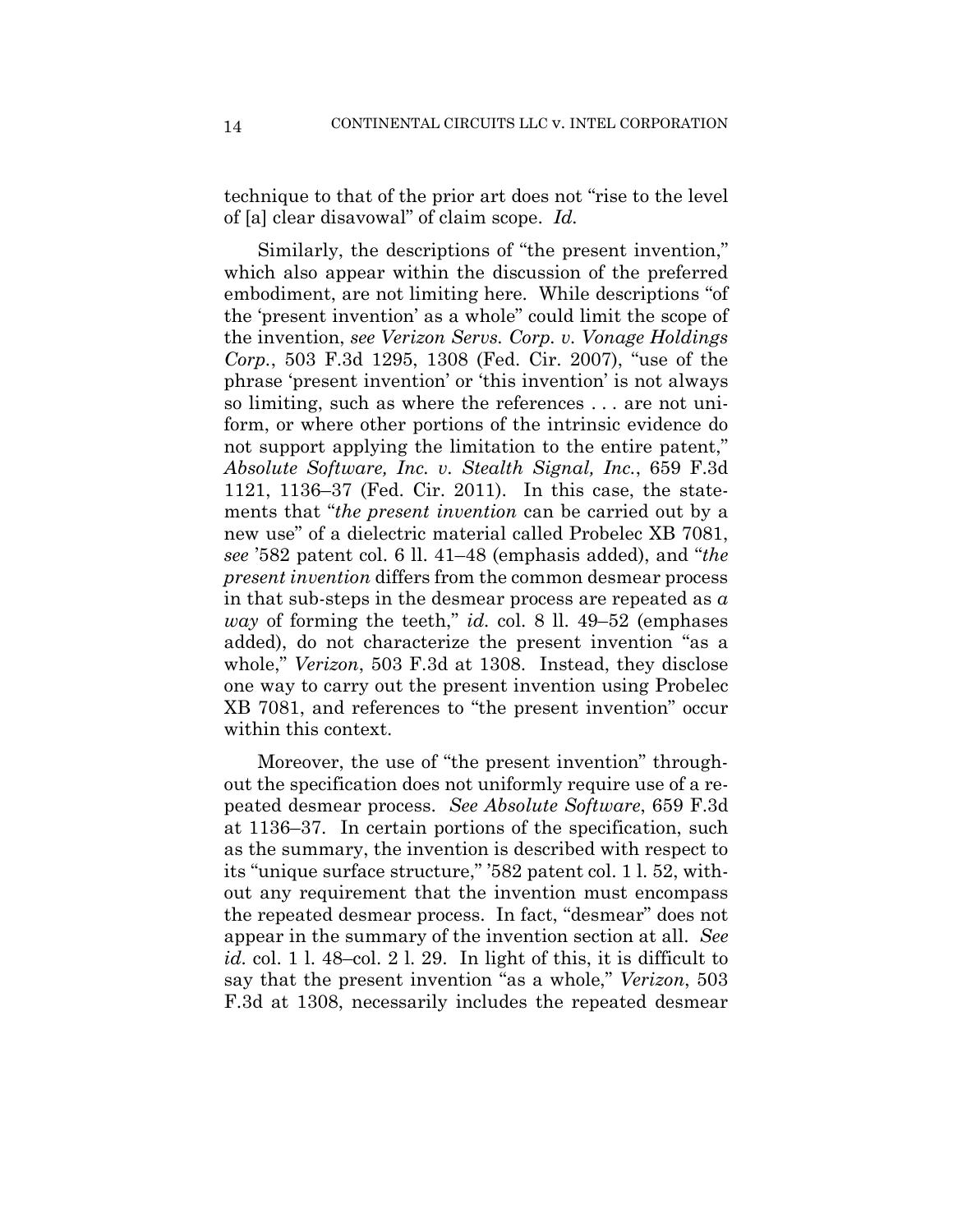process. Thus, absent "clear and unmistakable" language suggesting otherwise, we conclude that the aforementioned statements do not meet the "exacting" standard required to limit the scope of the claims to a repeated desmear process. *See Thorner*, 669 F.3d at 1366–67.

The district court also found that the prosecution history further supported its claim construction. Similar to disclaimers in the specification, "[t]o operate as a disclaimer, the statement in the prosecution history must be clear and unambiguous, and constitute a clear disavowal of scope." *Verizon*, 503 F.3d at 1306. We do not agree that such a clear disavowal exists in this prosecution history. The expert declaration cited by the district court, which the applicants relied on to respond to both the indefiniteness and the written description rejections, explained that the written description disclosed "*a technique* which forms the teeth" by "performing two separate swell and etch steps." J.A. 2074 ¶ 7 (citing '582 patent col. 9 ll. 1–9) (emphasis added). The district court found this statement "clearly describe[d] the patented method as involving two etching processes." *See Claim Construction Order*, 2017 WL 3478659, at \*6. But clearly describing a particular claim term to overcome an indefiniteness or written description rejection is not the same as clearly disavowing claim scope. Moreover, the statements in the expert declaration merely explain one technique for forming teeth and do not amount to clear statements of disavowal. We therefore conclude that the cited statements in the prosecution history do not clearly and unmistakably disavow any claim scope.

Before we conclude our analysis of the intrinsic evidence, we note that in order to read a process limitation into a product claim, it must meet one more criterion. Generally, "[a] novel product that meets the criteria of patentability is not limited to the process by which it was made." *Vanguard Prods. Corp. v. Parker Hannifin Corp.*, 234 F.3d 1370, 1372–73 (Fed. Cir. 2000). "However, process steps can be treated as part of a product claim if the patentee has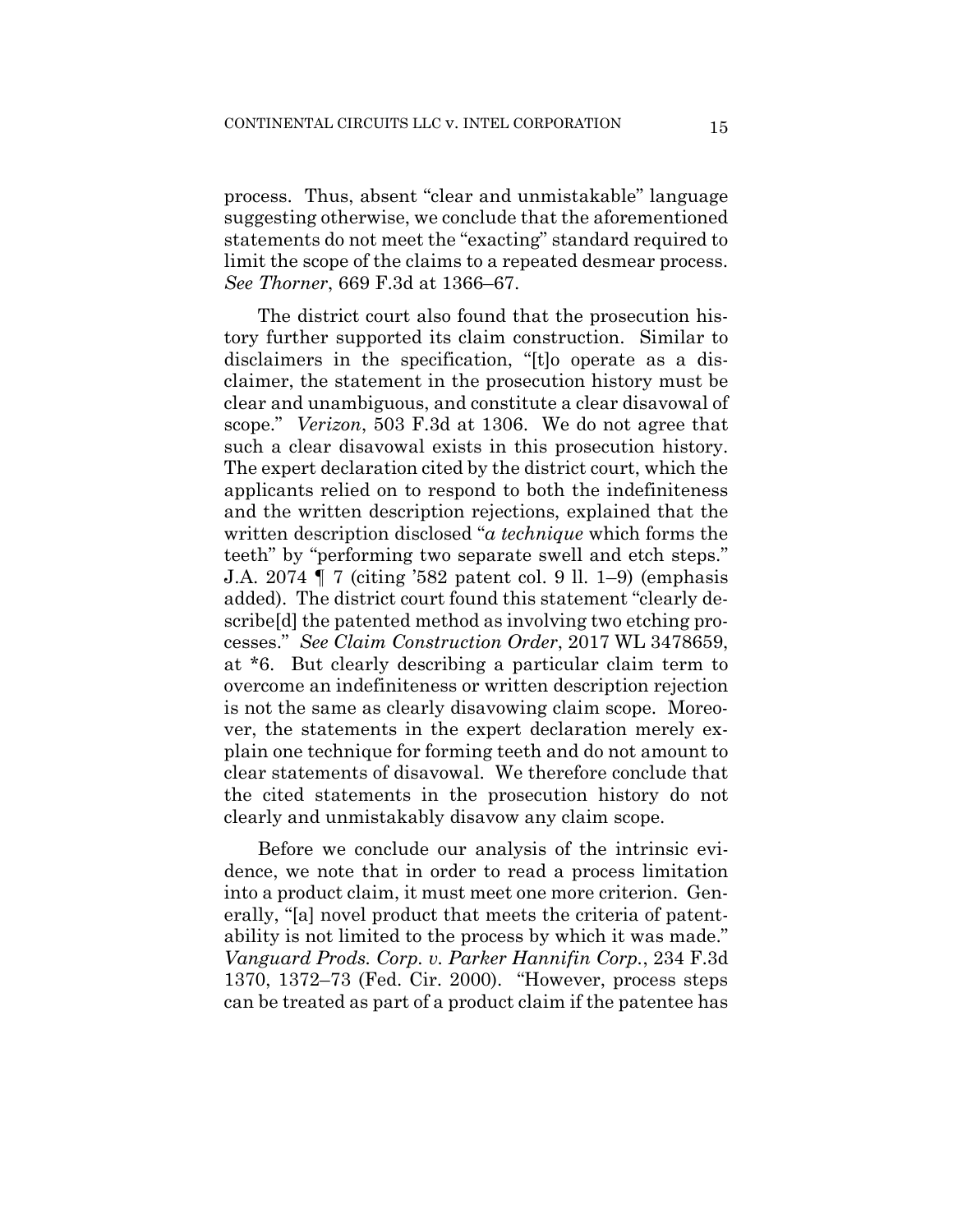made clear that the process steps are an essential part of the claimed invention." *Andersen Corp. v. Fiber Composites, LLC*, 474 F.3d 1361, 1375 (Fed. Cir. 2007). For the same reasons that the statements relied upon by the district court do not show that the patentee clearly and unmistakably disavowed claim scope, they also do not make clear that the repeated desmear process is "an essential part" of the claimed electrical device having a tooth structure. *Id.* Far from being essential, the statements from the intrinsic evidence merely indicate a preference for using Probelec XB 7081 and include comparisons with the prior art techniques. Because the patentee has not "made clear" that the repeated desmear process is "an essential part of the claimed invention," *id.*, it was improper for the district court to read this process limitation into the product claims for this additional reason.

Finally, secondary to the intrinsic evidence, "we have also authorized district courts to rely on extrinsic evidence, which 'consists of all evidence external to the patent and prosecution history, including expert and inventor testimony, dictionaries, and learned treatises.'" *Phillips*, 415 F.3d at 1317 (quoting *Markman*, 52 F.3d at 980). But "while extrinsic evidence 'can shed useful light on the relevant art,'" *id.* (quoting *C.R. Bard, Inc. v. U.S. Surgical Corp.*, 388 F.3d 858, 862 (Fed. Cir. 2004)), it is "less significant than the intrinsic record in determining the 'legally operative meaning of disputed claim language,'" *C.R. Bard*, 388 F.3d at 862 (quoting *Vanderlande Indus. Nederland BV v. Int'l Trade Comm'n*, 366 F.3d 1311, 1318 (Fed. Cir. 2004)); *see also Phillips*, 415 F.3d at 1317. Generally, we have viewed extrinsic evidence as "less reliable" than intrinsic evidence. *Phillips*, 415 F.3d at 1318.

Here, the district court acknowledged that the extrinsic evidence, which consisted of documents authored by the inventors, was "not reliable enough to be dispositive," but "provide[d] helpful corroboration." *See Claim Construction Order*, 2017 WL 3478659, at \* 6. The inventor documents